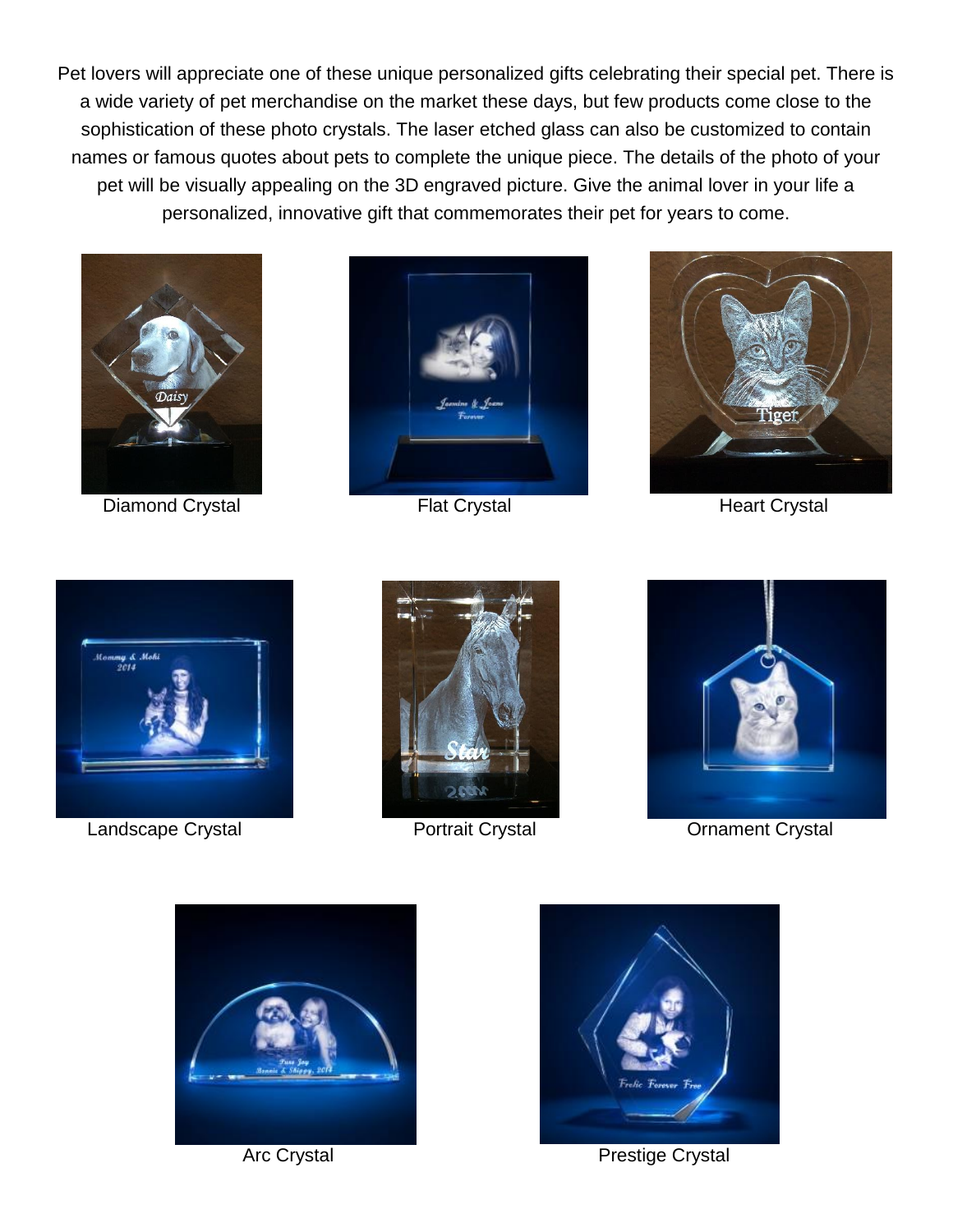# **Pet Lovers Diamond Crystal**

While no gift could ever take the place of man's best friend (or other companions of equal or lesser fuzziness), this diamond-shaped For Pet Lovers Crystal is the best way to dress up the home decor of the animal aficionado in your life - next to fur, of course. This 100%-crystal keepsake is masterfully constructed to last a lifetime, and comes in small, medium and large sizes, ensuring it will fit atop any bookshelf, desktop or mantle. Accentuate this striking memento with a handsome LED light base that will add definitive shine to your free personal text engraving.

This beautiful crystal is an excellent choice for creating memories for family or friends, and will perfectly fit your home or office.

| SIZE.             | INCH (WXHXD)                   | <b>DESIGNED FOR</b> |
|-------------------|--------------------------------|---------------------|
| Small - \$89.00   | $2.36 \times 2.36 \times 2.36$ | 1 Figure            |
| Medium - \$149.00 | $3.14 \times 3.14 \times 3.14$ | 2 Figures           |
| Large - \$229.00  | $3.93 \times 3.93 \times 3.93$ | 3 Figures           |

- With less figures per crystal the figure looks bigger and stronger
- It is not mandatory to buy Light Base, but highly recommended for enhancing the 3D engraving effect.
- Free engraving 40 spaces in Arial, Script Mt Bold, Georgia, Monotype Corsiva or Blackadder Fonts
- Light base can be purchased separately for \$39 in Black Finish or Rosewood Finish

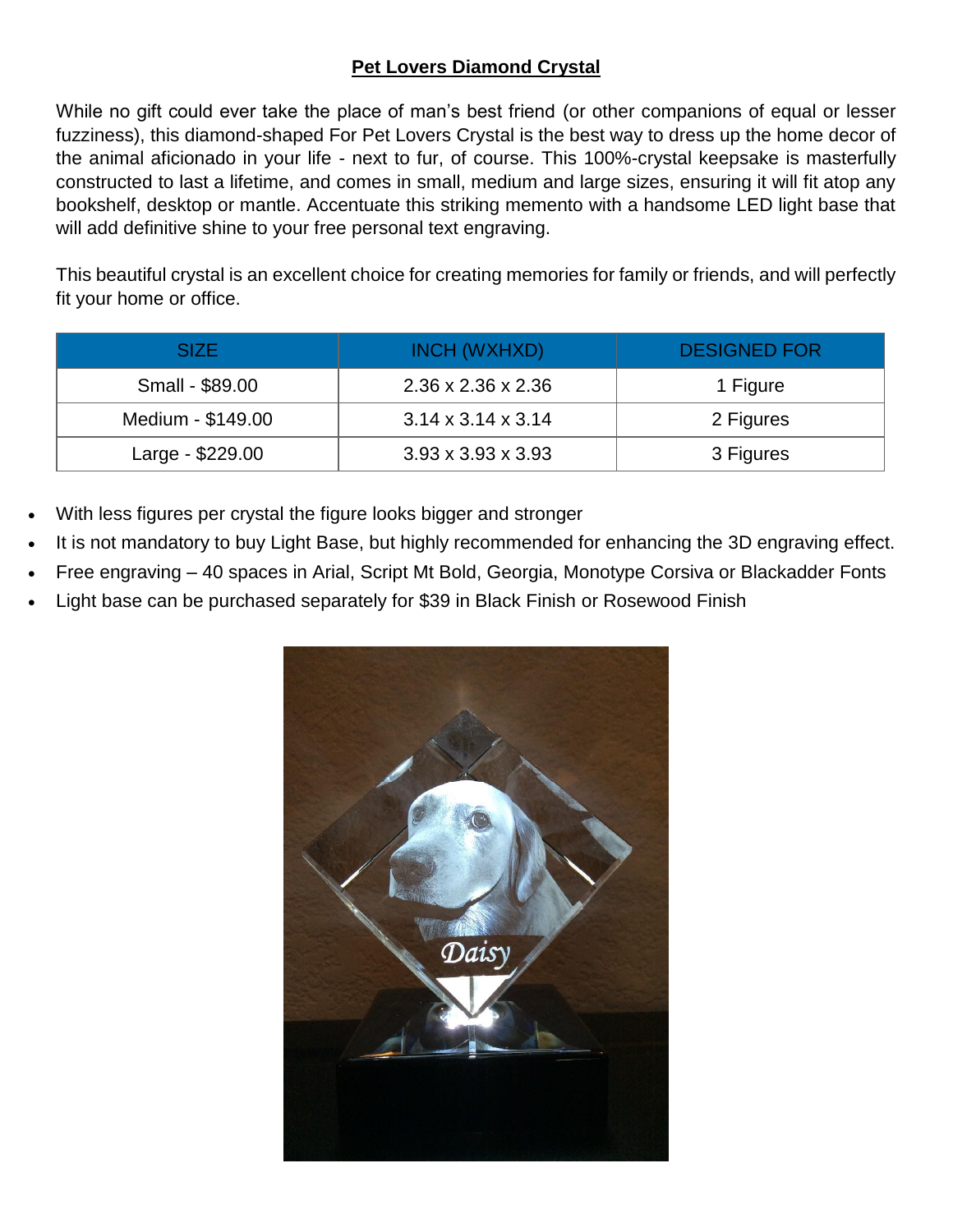# **Pet Lovers Flat Crystal**

While no gift could ever take the place of man's best friend (or other companions of equal or lesser fuzziness), this For Pet Lovers Flat Crystal is the best way to dress up the home decor of the animal aficionado in your life - next to fur, of course. This 100%-crystal keepsake is masterfully constructed to last a lifetime, and comes in various sizes, ensuring it will fit atop any bookshelf, desktop or mantle. This striking memento includes a handsome LED light base that will add definitive shine to your free personal text engraving.

The flat crystal is perfect for full figures and unlike any other can be engraved with the original picture background. With a built-in light base, the impression of this customized crystal gift is unforgettable and will help you make this gift personal.

| <b>Size</b>       | Inch (WxHxD)  |
|-------------------|---------------|
| Small - \$110.00  | $4 \times 6$  |
| Medium - \$149.00 | 5 x 7         |
| Large - \$290.00  | $8 \times 10$ |

- This crystal comes with a built-in light base
- Free engraving 40 spaces in Arial, Script Mt Bold, Georgia, Monotype Corsiva or Blackadder Fonts

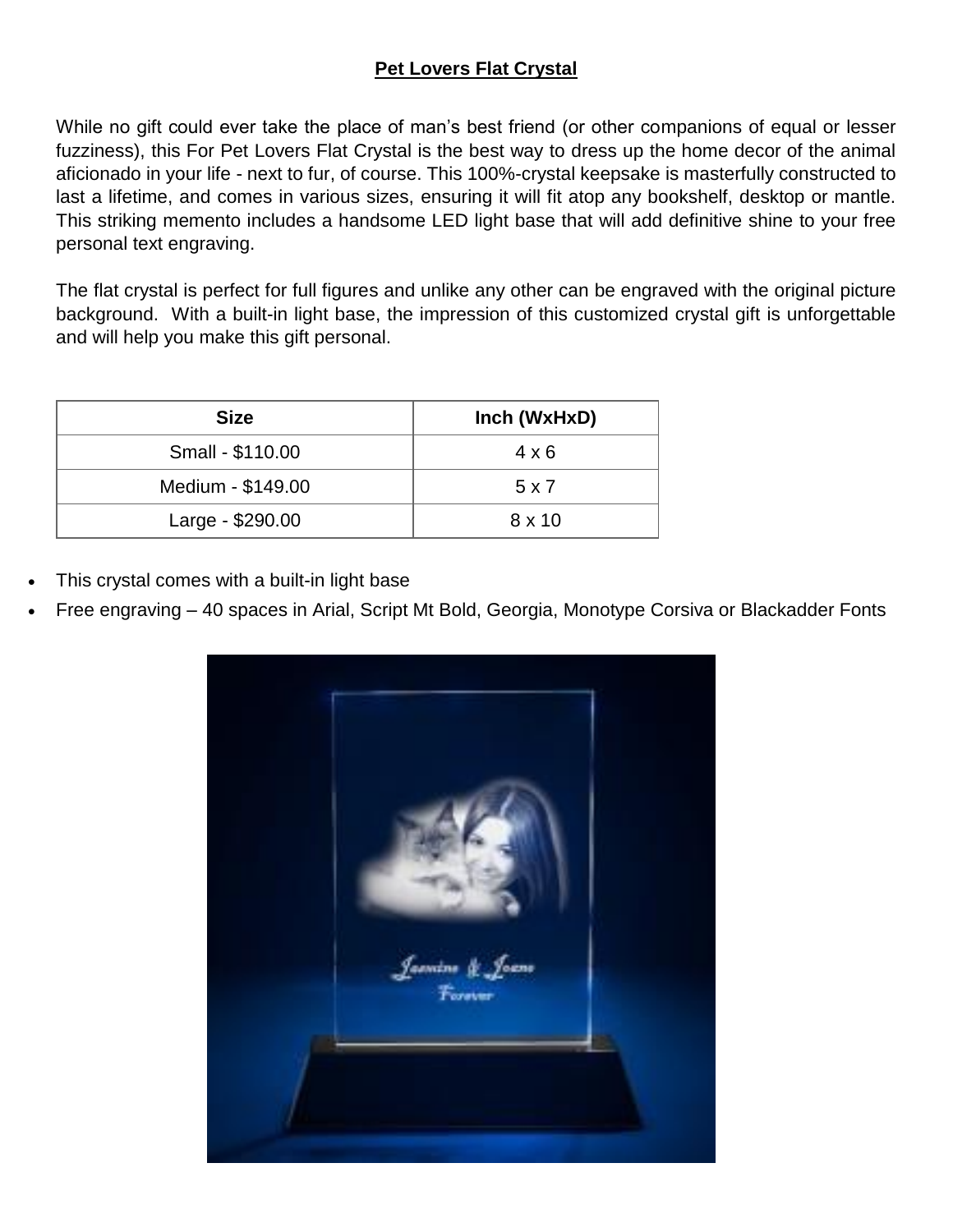# **Pet Lovers Heart Crystal**

While no gift could ever take the place of man's best friend (or other companions of equal or lesser fuzziness), this heart-shaped For Pet Lovers Crystal is the best way to dress up the home decor of the animal aficionado in your life - next to fur, of course. This 100%-crystal keepsake is masterfully constructed to last a lifetime, and comes in various sizes, ensuring it will fit atop any bookshelf, desktop or mantle. Accentuate this striking memento with a handsome LED light base that will add definitive shine to your free personal text engraving.

This beautiful crystal is an excellent choice for creating memories for family or friends, and will perfectly fit your home or office.

| <b>SIZE</b>        | INCH (WXHXD)                   | <b>DESIGNED FOR</b> |
|--------------------|--------------------------------|---------------------|
|                    |                                |                     |
| Medium - \$189.00  | $3.5 \times 3 \times 1.9$      | 1 Figure            |
| Large - \$229.00   | $3.93 \times 3.54 \times 2.36$ | 2 Figures           |
| X-Large - \$259.00 | $4.3 \times 3.93 \times 2.36$  | 3 Figures           |

- With less figures per crystal the figure looks bigger and stronger
- It is not mandatory to buy Light Base, but highly recommended for enhancing the 3D engraving effect.
- Free engraving 40 spaces in Arial, Script Mt Bold, Georgia, Monotype Corsiva or Blackadder Fonts
- Light base can be purchased separately for \$39 in Black Finish, Rosewood Finish or Round.

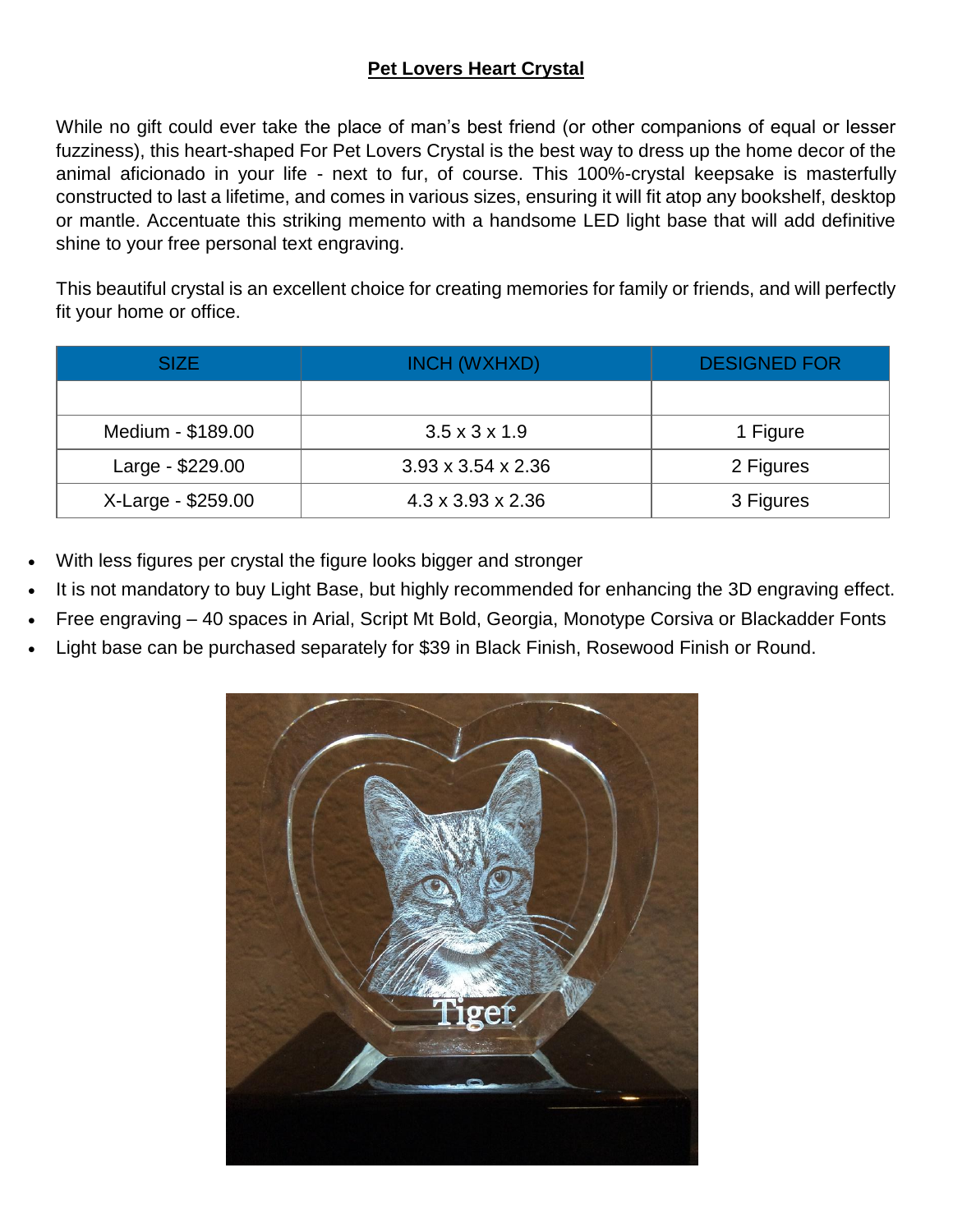#### **Pet Lovers Landscape**

While no gift could ever take the place of man's best friend (or other companions of equal or lesser fuzziness), this For Pet Lovers Train Crystal is the best way to dress up the home decor of the animal aficionado in your life - next to fur, of course. This 100%-crystal keepsake is masterfully constructed to last a lifetime, and comes in various sizes, ensuring it will fit atop any bookshelf, desktop or mantle. Accentuate this striking memento with a handsome LED light base that will add definitive shine to your free personal text engraving.

This rectangular unique gift is a great gift for everyone (individuals, couples and mostly families). An unparalleled number of sizes will help you make gift giving personal again with a truly one of a kind, crystal keepsake.

| <b>SIZE</b>         | <b>INCH (WXHXD)</b>            | <b>DESIGNED FOR</b> |
|---------------------|--------------------------------|---------------------|
| Small - \$69.00     | $2 \times 3.14 \times 2$       | 1 Figure            |
| Medium - \$99.00    | $3.50 \times 2.38 \times 1.94$ | 2 Figures           |
| Large - \$159.00    | $3.14 \times 4.72 \times 2.36$ | 3 Figures           |
| X-Large - \$199.00  | $3.93 \times 4.92 \times 2.36$ | 4 Figures           |
| XX-Large - \$259.00 | $3.93 \times 5.9 \times 2.36$  | 5 Figures           |
| 3XL - \$319.00      | $4.72 \times 6.69 \times 2.36$ | 6 Figures           |
| Max - \$469.00      | $5.9 \times 7.87 \times 3.14$  | 7 Figures           |

- With less figures per crystal the figure looks bigger and stronger
- It is not mandatory to buy Light Base, but highly recommended for enhancing the 3D engraving effect.
- Free engraving 40 spaces in Arial, Script Mt Bold, Georgia or Monotype Corsiva Fonts
- Light base can be purchased separately for \$39 in Black Finish, Rosewood Finish or Round.

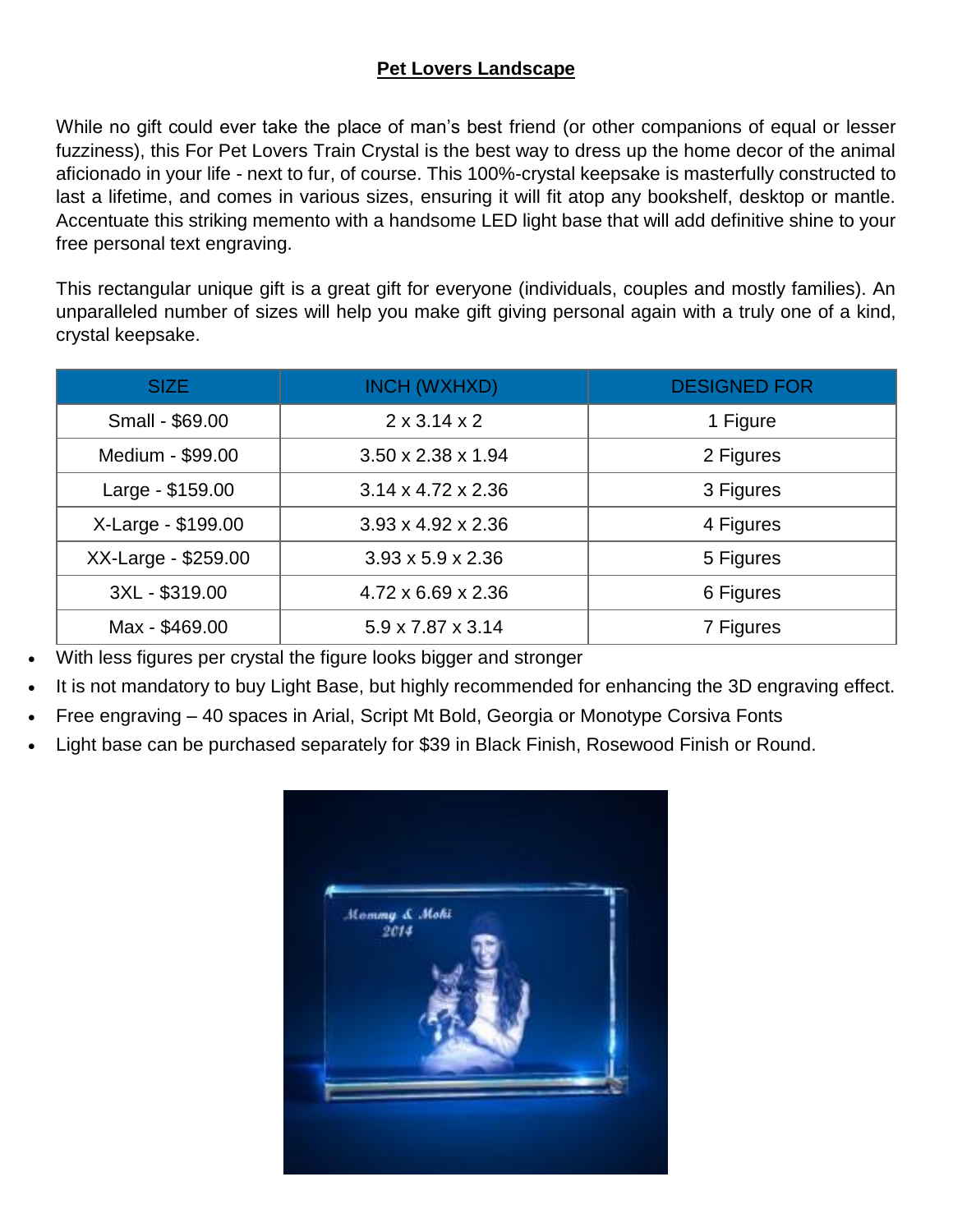## **Pet Lovers Portrait**

While no gift could ever take the place of man's best friend (or other companions of equal or lesser fuzziness), this For Pet Lovers Tower Crystal is the best way to dress up the home decor of the animal aficionado in your life - next to fur, of course. This 100%-crystal keepsake is masterfully constructed to last a lifetime, and comes in various sizes, ensuring it will fit atop any bookshelf, desktop or mantle. Accentuate this striking memento with a handsome LED light base that will add definitive shine to your free personal text engraving.

This rectangular unique gift is a great gift for everyone (individuals, couples and mostly families). An unparalleled number of sizes will help you to make gift giving personal again with a truly one of a kind, crystal keepsake.

| <b>SIZE</b>         | INCH (WXHXD)                   | <b>DESIGNED FOR</b> |
|---------------------|--------------------------------|---------------------|
| Small - \$69.00     | $2 \times 3.14 \times 2$       | 1 Figure            |
| Medium - \$99.00    | $2.25 \times 3.50 \times 1.95$ | 2 Figures           |
| Large - \$159.00    | $3.14 \times 4.72 \times 2.36$ | 3 Figures           |
| X-Large - \$199.00  | $3.93 \times 4.92 \times 2.36$ | 4 Figures           |
| XX-Large - \$259.00 | $3.93 \times 5.9 \times 2.36$  | 5 Figures           |
| 3XL - \$319.00      | $4.72 \times 6.69 \times 2.36$ | 6 Figures           |
| Max - \$469.00      | 5.9 x 7.87 x 3.14              | 7 Figures           |

With less figures per crystal the figure looks bigger and stronger

It is not mandatory to buy Light Base, but highly recommended for enhancing the 3D engraving effect.

Free engraving – 40 spaces in Arial, Script Mt Bold, Georgia, Monotype Corsiva or Blackadder Fonts

Light base can be purchased separately for \$39 in Black Finish, Rosewood Finish or Round.

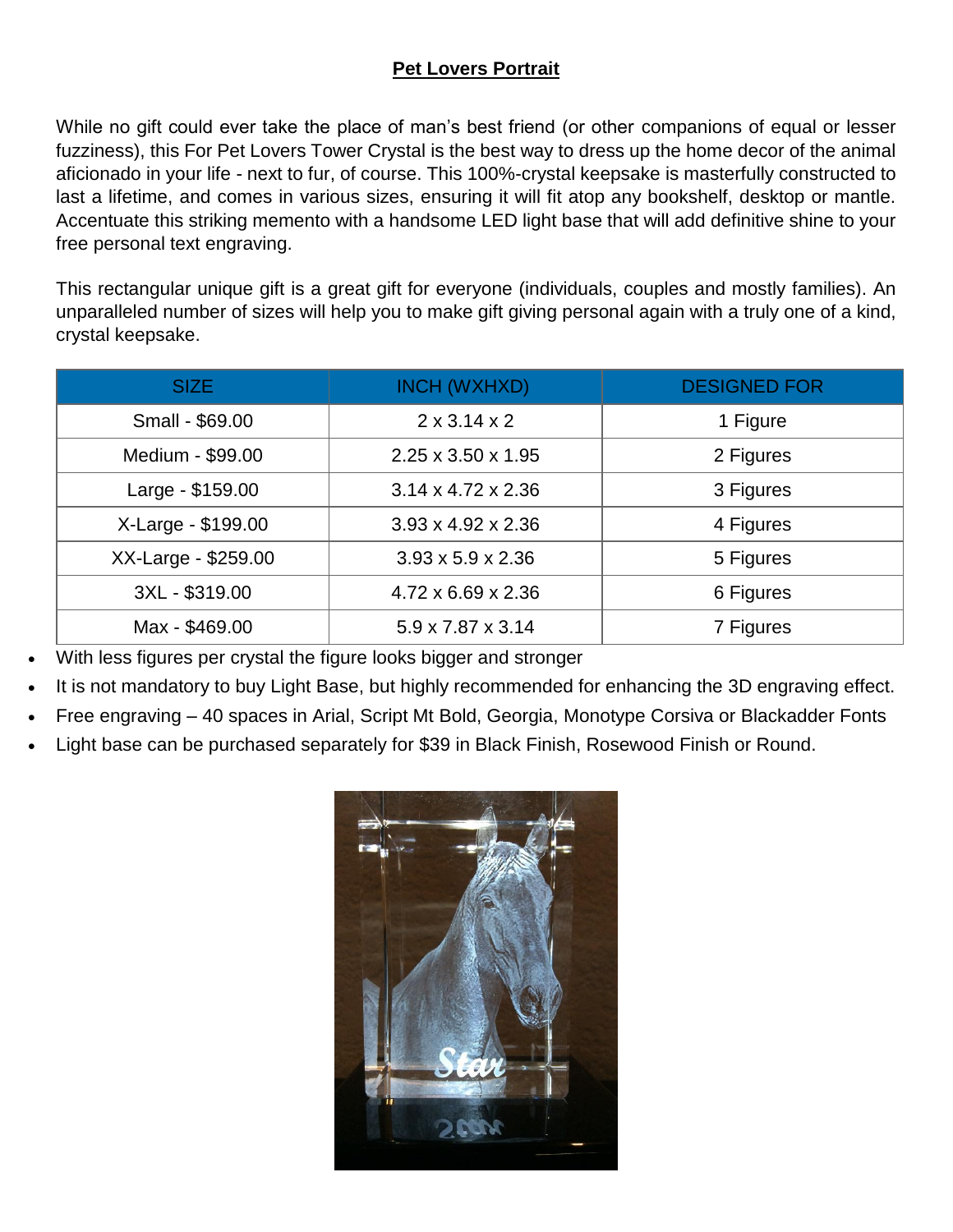# **Pet Lovers 3D Arc**

While no gift could ever take the place of man's best friend (or other companions of equal or lesser fuzziness), this For Pet Lovers 3D Dome Arc Photo Crystal is the best way to dress up the home decor of the animal aficionado in your life - next to fur, of course. This 100%-crystal keepsake is masterfully constructed to last a lifetime, and comes in various sizes, ensuring it will fit atop any bookshelf, desktop or mantle. Accentuate this striking memento with a handsome LED light base that will add definitive shine to your free personal text engraving.

| <b>Size</b>      | Inch (WxHxD)                 |
|------------------|------------------------------|
| Large - \$200.00 | $6.7 \times 3.3 \times 1.75$ |

- It is not mandatory to buy Light Base, but highly recommended for enhancing the 3D engraving effect.
- Free engraving 40 spaces in Arial, Script Mt Bold, Georgia, Monotype Corsiva or Blackadder Fonts
- Light base can be purchased separately for \$39 in Black Finish, Rosewood Finish or Round.

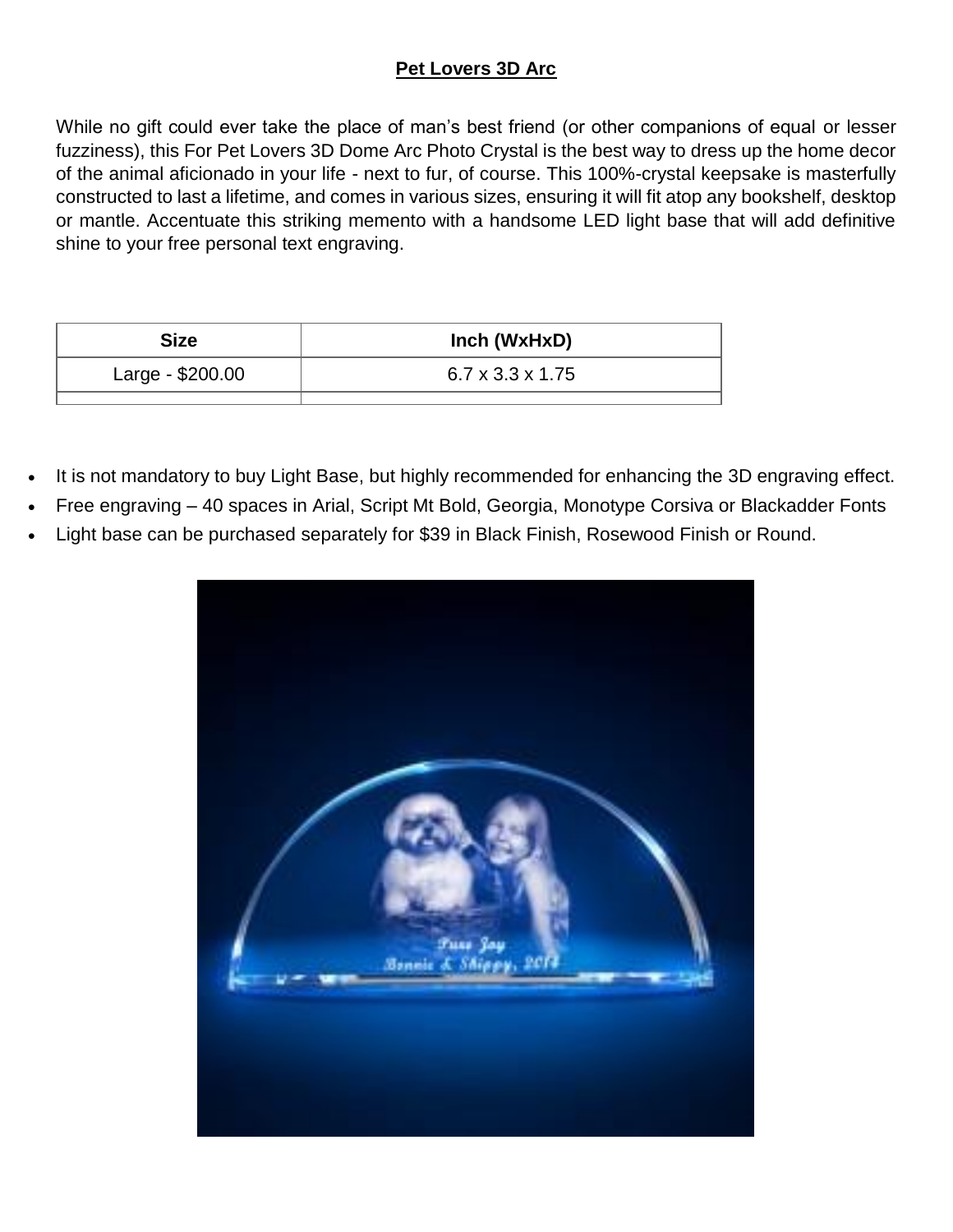## **Pet Lovers 3D Prestige**

While no gift could ever take the place of man's best friend (or other companions of equal or lesser fuzziness), this For Pet Lover 3D Prestige Photo Crystal is the best way to dress up the home decor of the animal aficionado in your life - next to fur, of course. This 100%-crystal keepsake is masterfully constructed to last a lifetime, and comes in various sizes, ensuring it will fit atop any bookshelf, desktop or mantle. Accentuate this striking memento with a handsome LED light base that will add definitive shine to your free personal text engraving.

This beautiful crystal is an excellent choice for creating memories for family or friends, and will perfectly fit your home or office.

| SIZE             | INCH (WXHXD)                   | <b>DESIGNED FOR</b> |
|------------------|--------------------------------|---------------------|
| Small - \$209.00 | $4.25 \times 5.00 \times 2.36$ | 1-2 Figures         |
| Large - \$309.00 | $5.31 \times 6.81 \times 2.36$ | 1-4 Figures         |
|                  |                                |                     |

- With less figures per crystal the figure looks bigger and stronger
- It is not mandatory to buy Light Base, but highly recommended for enhancing the 3D engraving effect.
- Free engraving 40 spaces in Arial, Script Mt Bold, Georgia, Monotype Corsiva or Blackadder Fonts
- Light base can be purchased separately for \$39 in Black Finish or Rosewood Finish

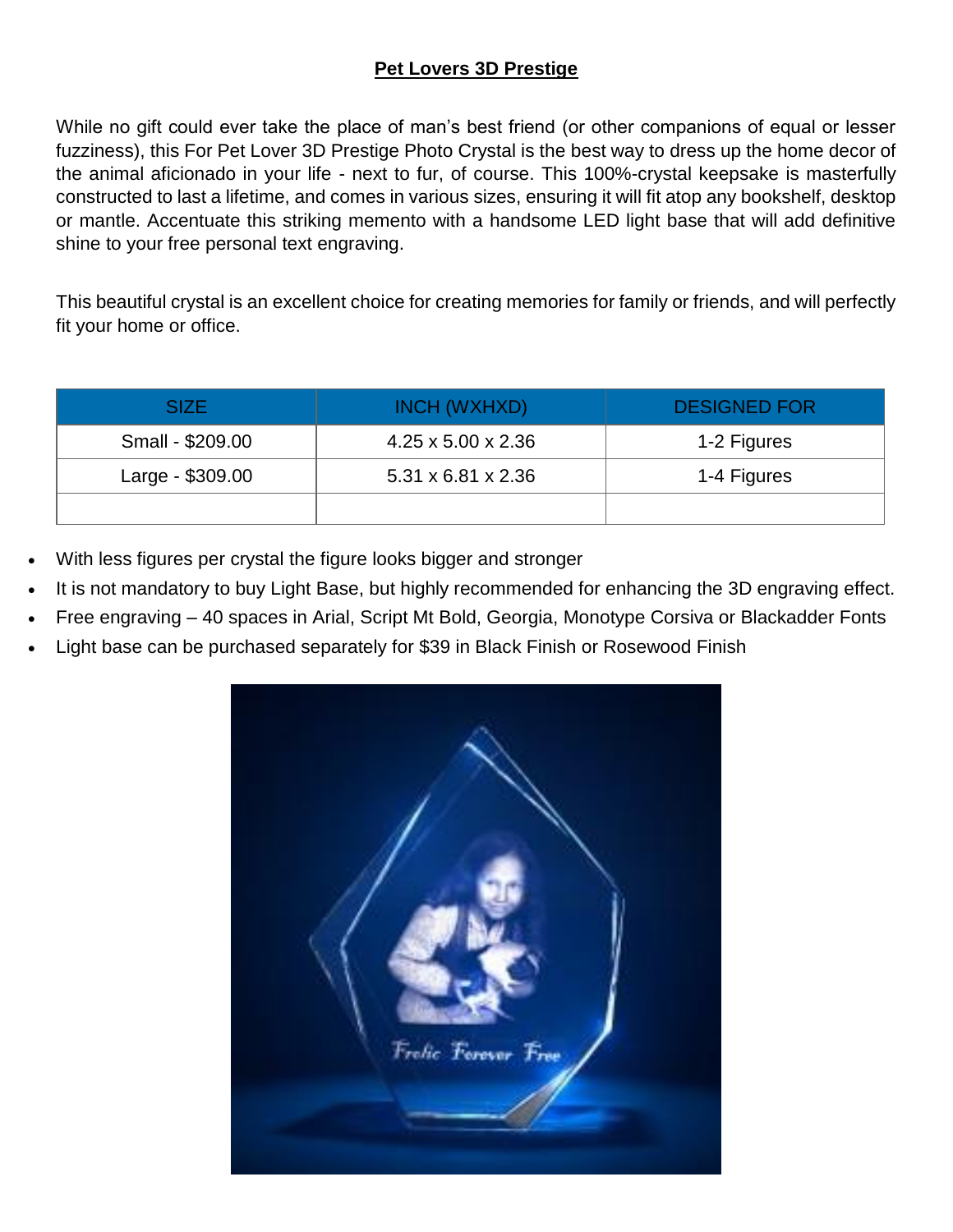#### **Ornaments**

Make the season a merry one by adding a more personal touch to your Christmas tree this year with this elegant glass ornament. Customizable with the engraved photo of your choice, this striking keepsake is the perfect way of capturing a cherished memory and makes the perfect gift for you or your loved ones. Available in three shapes (Circle, Heart and House), this precious heirloom ensures that there really is no place like the holidays.

- Available in three shapes Circle, Heart and House \$29.00 each
- Free engraving 40 spaces in Arial, Script Mt Bold, Georgia or Monotype Corsiva Fonts
- Ornament Stand can be purchased separately for \$35.00 in Brass or Silver





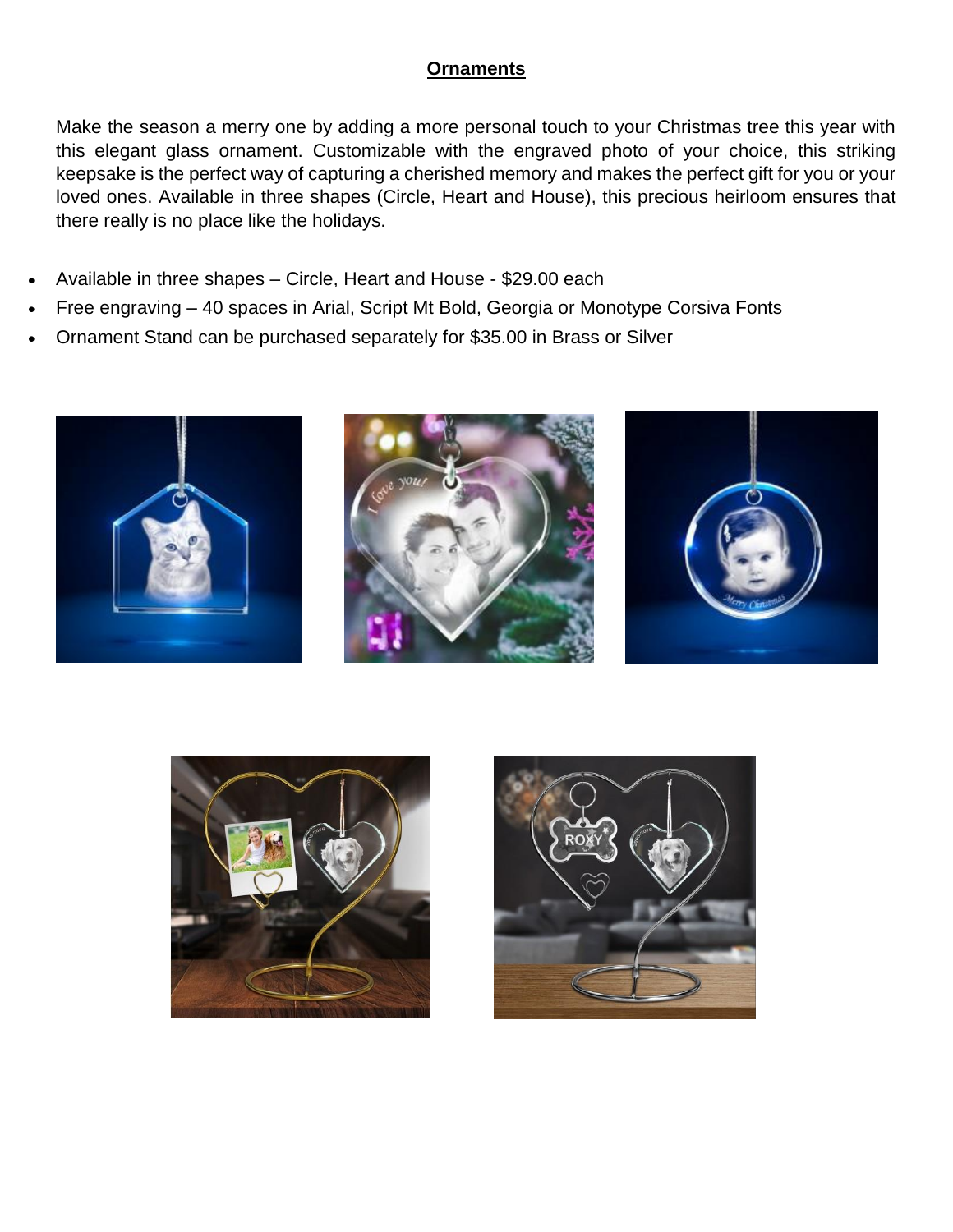## **Key Chains**

These are small portable versions of photo crystal gifts in 2D crystal key chain form. They're as innovative as it gets, and are the perfect method of displaying smaller photographs, such as yearbook photos or snapshots of pets. These keychains let someone take their loved ones with them at all times. This could be an ideal stocking stuffer, or one of those special "just because" surprises. One of these 2D crystal key chains will brighten someone's day every day.

- Available in two shapes Rectangle and Octagon \$25.00 each
- Engraving not available on key chains





## **2D Personalized Necklace**

Carry a lasting memory around your neck everywhere you go with your favorite photo of your beloved pet on a crystal pendant. Engraving is not available on this item. The pendant is best worn with dark clothing for best viewing of the laser image. Only \$25.00!